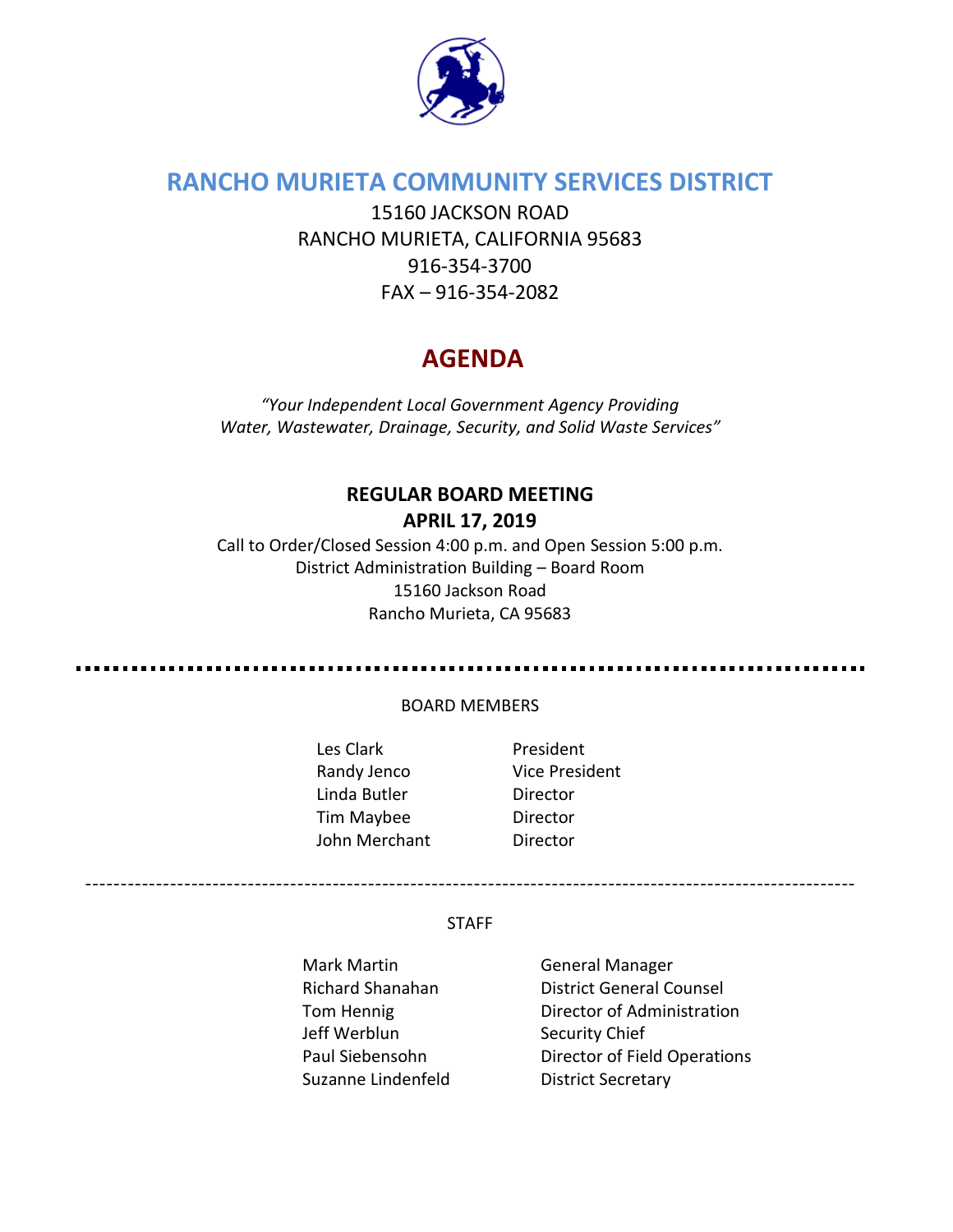# **RANCHO MURIETA COMMUNITY SERVICES DISTRICT**

APRIL 17, 2019

REGULAR BOARD MEETING

Call to Order/Closed Session 4:00 p.m. and Open Session 5:00 p.m.

All persons present at District meetings will place their cellular devices in silent and/or vibrate mode (no ringing of any kind). During meetings, these devices will be used only for emergency purposes and, if used, the party called/calling will exit the meeting room for conversation. Other electronic and internet enabled devices are to be used in the "silent" mode. Under no circumstances will recording devices or problems associated with them be permitted to interrupt or delay District meetings.

### **AGENDA**

ESTIMATED RUNNING TIME

 **1. CALL TO ORDER** - Determination of Quorum – President Clark **(Roll Call)** 4:00

### **2. CONSIDER ADOPTION OF AGENDA (Motion)**

*The Board will discuss items on this agenda, and may take action on those items, including informational items and continued items. The Board may also discuss other items that do not appear on this agenda but will not act on those items unless action is urgent, and a motion is passed by a twothirds (2/3) vote declaring that the need for action arose after posting of this agenda.*

*The running times listed on this agenda are only estimates and items may be discussed earlier or later than shown. At the discretion of the Board, an item may be moved on the agenda and or taken out of order. TIMED ITEMS as specifically noted, such as Hearings or Formal Presentations of community-wide interest, will not be taken up earlier than listed.*

#### **3. CLOSED SESSION**

*Under Government Code section 54956.9:* Conference with Legal Counsel Regarding Anticipated Litigation – Significant Exposure to Litigation Involving One Potential Case Pursuant to Government Code Section 54956.9 (e)(2).

*Under Government Code 54957: Public Employee Performance Evaluation of the General Manager.*

### **4. OPEN SESSION/REPORT ACTION FROM CLOSED SESSION** 5:00

- **5. CONSENT CALENDAR (Motion) (Roll Call Vote)** *(5 min.) All items in Agenda Item 5 will be approved as one item if they are not excluded from the motion adopting the consent calendar*.
	- **A.** Approval of Board and Committee Meeting Minutes
		- *1. March 20, 2019 Regular Board Meeting Minutes*
		- *2. March 28, 2019 Special Board Meeting Minutes – Budget*
		- *3. April 2, 2019 Improvements Committee Meeting Minutes*
		- *4. April 4, 2019 Finance Committee Meeting Minutes*
		- *5. April 4, 2019 Communications & Technology Committee Meeting Minutes*
		- *6. April 4, 2019 Security Committee Meeting Minutes*
	- **B.** Approval of Bills Paid Listing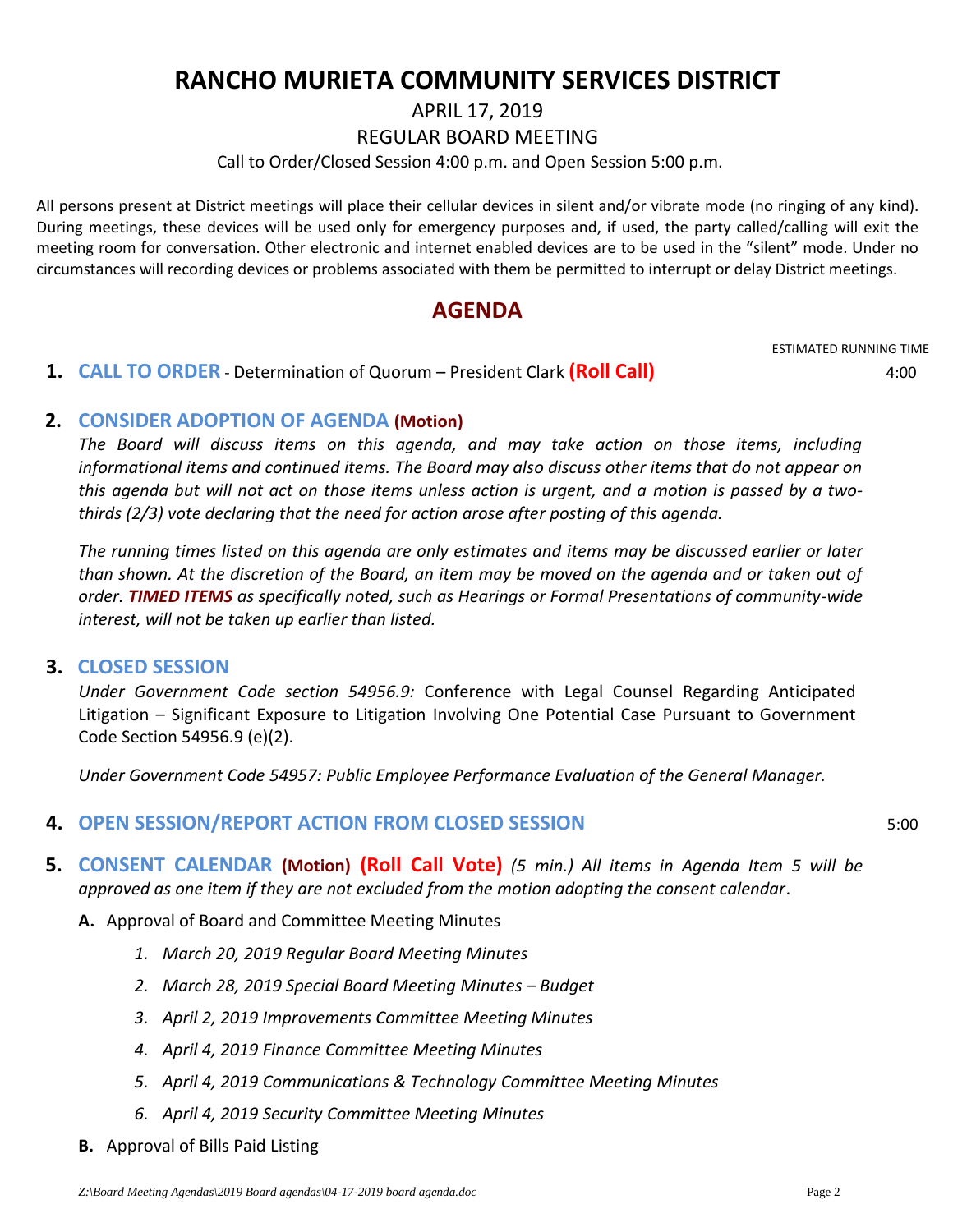- **6. STAFF REPORTS** (Receive and File)
	- **A.** General Manager's Report
	- **B.** Administration/Financial Report
	- **C.** Security Report
	- **D.** Utilities Report
- **7. CONSIDER CONFERENCE/EDUCATION OPPORTUNITIES** (Discussion/Action) **(Motion)** *(5 min.)*
- **8. EMPLOYEE ANNOUNCEMENTS, PROMOTIONS, COMMENDATIONS, AND KUDOS**
- **9. REVIEW DISTRICT MEETING DATES/TIMES FOR MAY 2019**
	- **A.** Communications May 2, 2019 at 9:30 a.m.
	- **B.** Security May 2, 2019 at 10:30 a.m.
	- **C.** Personnel May 7, 2019 at 7:30 a.m.
	- **D.** Improvements May 7, 2019 at 8:30 a.m.
	- **E.** Finance May 8, 2019 at 9:00 a.m.
	- **F.** Regular Board Meeting May 15, 2019 Open Session at 5:00 p.m.

#### **10. CORRESPONDENCE**

**A.** Email from Richard Gehrs, dated April 8, 2019

#### **11. COMMENTS FROM THE PUBLIC**

*Members of the public may comment on any item of interest within the subject matter jurisdiction of the District and any item specifically agendized. Members of the public wishing to address a specific agendized item are encouraged to offer their public comment during consideration of that item. With certain exceptions, the Board may not discuss or take action on items that are not on the agenda.* 

*If you wish to address the Board at this time or at the time of an agendized item, as a courtesy, please state your name and address. Speakers presenting individual opinions shall have 3 minutes to speak. Speakers presenting opinions of groups or organizations shall have 5 minutes per group.*

- **12. DISCUSS COMMUNITY FACILITIES DISTRICT NO. 2014-1 DELINQUENT INSTALLMENTS** (Discussion/Action) *(15 min.)*
- **13. CONSIDER ADOPTION OF DISTRICT POLICY 2019-02, USE OF TOBACCO PRODUCTS DURING WORK** (Discussion/Action) **(Motion) (Roll Call Vote)** *(5 min.)*
- **14. RECEIVE FISCAL YEAR 2019-20 DRAFT BUDGET UPDATE** (Discussion/Action) *(15 min.)*
- **15. CONSIDER APPROVAL OF PROPOSAL FOR ENGINEERING COSTS FOR DESIGN OF THE SIX-INCH RECYCLED WATER LINE INSTALLATION FOR THE COMMERCIAL LOOP** (Discussion/Action) **(Motion) (Roll Call Vote)** *(5 min.)*